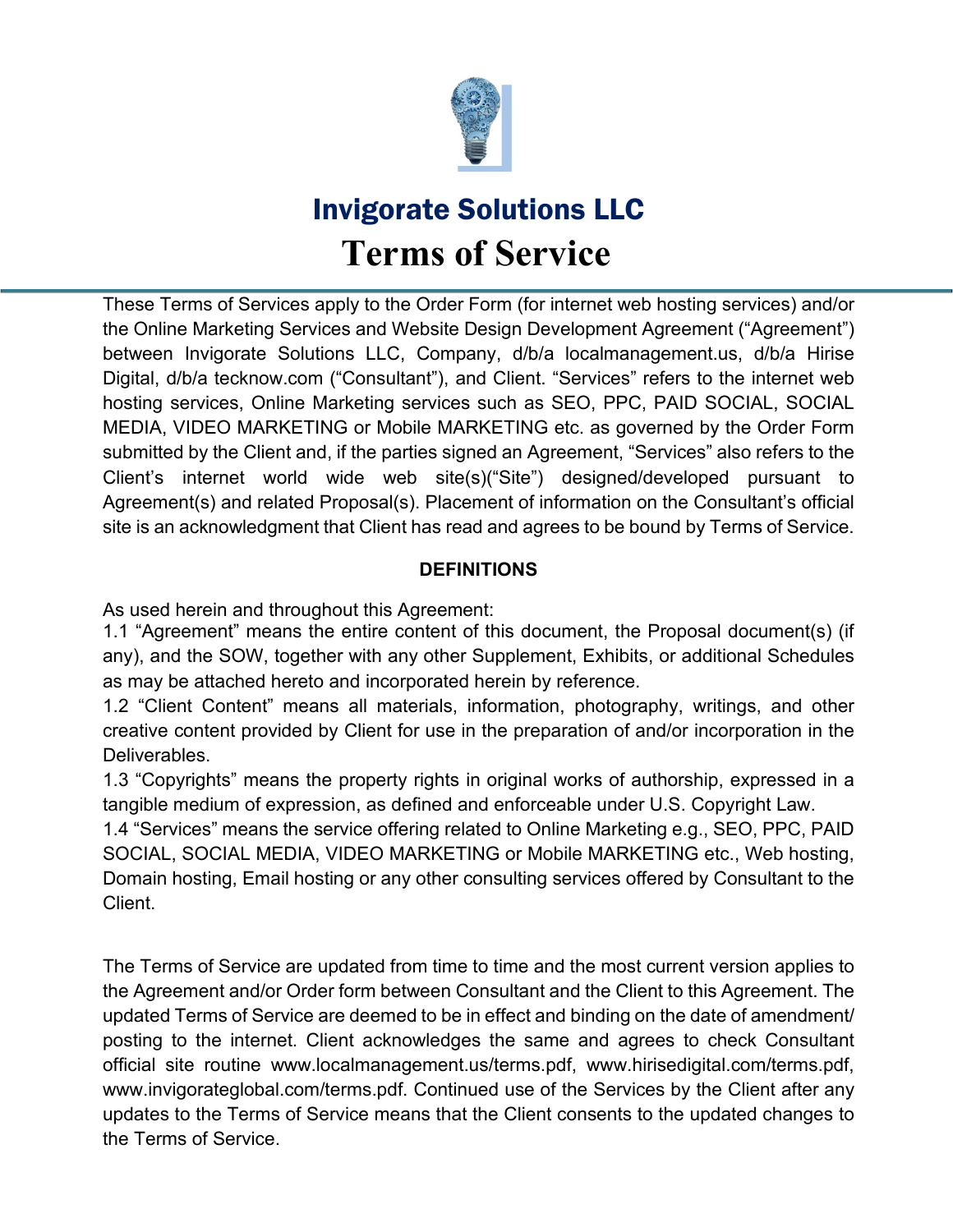

**Web Hosting Services.** Subject to Client's satisfaction of Consultant credit approval requirement, Consultant agrees to provide the web hosting services reflected on the Order Form submitted by Client.

**Domain Name Services.** If Client's Order Form/Proposal provides for Consultant to register, renew or transfer a domain name ("Domain Name Services"), Consultant will submit the request to Godaddy.com ("Registrar"). Consultant is not responsible for any errors, omissions, or failures of Registrar. Client is responsible for closing any account with any prior reseller or Registrar for the requested domain name, and Client is responsible for responding to any inquiries sent to Client by Registrar. Client is solely responsible for renewals of the domain and to maintain valid and current information on file with the Registrar for any domain hosted on Consultant network.

Consultant is not responsible for notifying Client of any impending domain-related expiration dates. Generally, Client must submit a renewal request at least 45 days prior to the expiration of the domain. Client must keep its WHOIS information accurate and up to date. The e-mail address for the Administrative Contact in the WHOIS database must be the same as Client's billing e-mail address in Consultant records, and Consultant may, but is not required to, change the e-mail address to comply with this requirement, if necessary. Domain names may not be transferred within the first sixty (60) days of initial registration. Client's rights to any domain name are governed by the rules and regulations of ICANN, the Registrar, and applicable law. Please note that requests for domain name transfers may not succeed for a variety of reasons not within Consultant control and Consultant is not responsible for any failure of any domain name request of any kind.

Client waives any and all claims which it may have against Consultant for any loss, damage, claim or expense arising out of or in relation to the Domain Name Services, including but not limited to registration, registration in any on-line or off-line network directories, membership lists or registration lists, or the release of the domain name from such directories or lists following the termination of the providing of this service by Consultant and/ or Registrar for any reason. All provisions of the Terms of Service apply to Domain Name Services, including but not limited to the warranty and indemnity provisions below. Client may not use a domain name which violates any laws nor infringes on a third party's trademark, service mark, or other proprietary right. Client is solely responsible and liable for the domain name and Domain Name Services.

Back Up Copy. Client agrees to maintain a current up to the minute copy of all of its content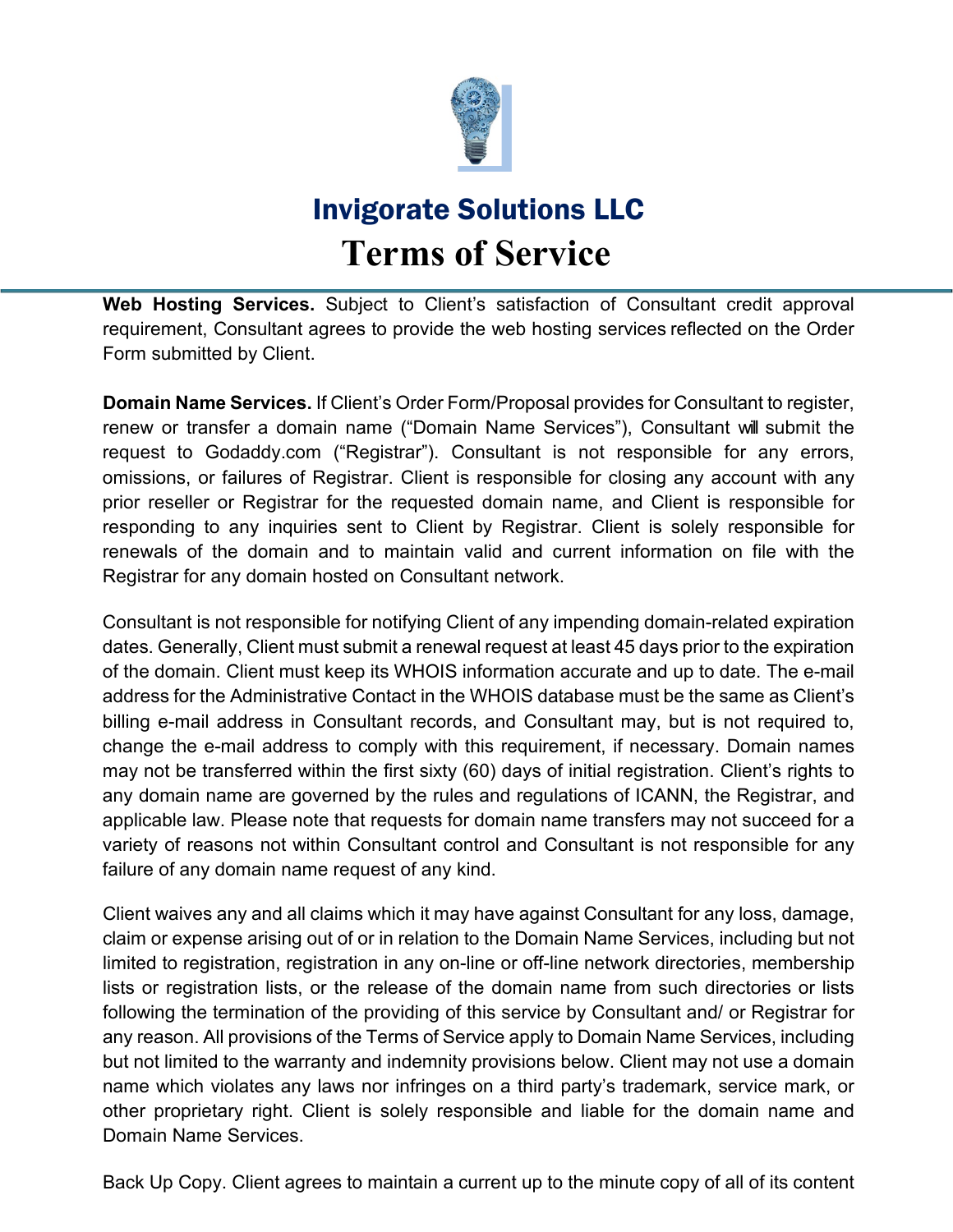

hosted by Consultant.

No Re-Sale/Transfer of Services. Reselling the Services, in whole or in part, is strictly prohibited without written approval from Consultant. Client may not transfer the Services, Proposal, Order Form, Agreement, nor Terms of Service (nor any rights orobligations under such documents) without prior written consent from Consultant' approval for any transfer/assignment is contingent on, among other things, the assignee meeting Consultant credit approval criteria. Consultant may assign all or any part of the Services, Agreement, Proposal, Order Form or Terms of Service.

Term. The initial term of each of Client's Services shall begin on the date ("Services Commencement Date") that Consultant generates an e-mail welcome message announcing the activation of the Service ordered and shall continue for the number of months stated on the Order Form ("Initial Term"). Upon expiration of the Initial Term, this Terms of Service shall automatically renew for successive renewal terms of the same length as the Initial Term ("Renewal Term") unless either party provides written notice of non-renewal at least thirty (30) days prior to the expiration of the Initial Term or Renewal Term. The Initial Term and any Renewal Term may be referred to collectively herein as the "Term."

Fees. (this section applies to web hosting and Online Marketing "Services," see the Proposal and Agreement for standalone web design-related projects)

Recurring Fees. The per month fee for the Services specified on the Order Form is the Recurring Fee. Beginning on the Services Commencement Date, unless otherwise specified on Client's Order Form, Client agrees to pay the Recurring Fee in advance on the first day of each billing cycle ("Due Date"), without invoice. The billing cycle for Recurring Fees is specifiedon the Order Form.

• Non-Recurring Fees. If Client requests Consultant to perform Domain Name Services, Client will be charged a Domain Registration Fee as specified on the Order Form. If Client uses bandwidth or disk space in excess of that provided on the Order Form, Client agrees to pay an Overage Fee for such excess amounts. Consultant may charge a Set-Up Fee for certain Services; a fee for credit card charge backs ("Charge Back Fee"); and other non- recurring fees relating to the Services. Domain Registration Fees, Overage Fees, Set Up Fees, Charge Back Fees, Reinstatement Fee (as defined below) and all other non-recurring fees relating to the Services are collectively referred to as Non-Recurring Fees. Client agrees to pay all Non-Recurring Fees when they are incurred.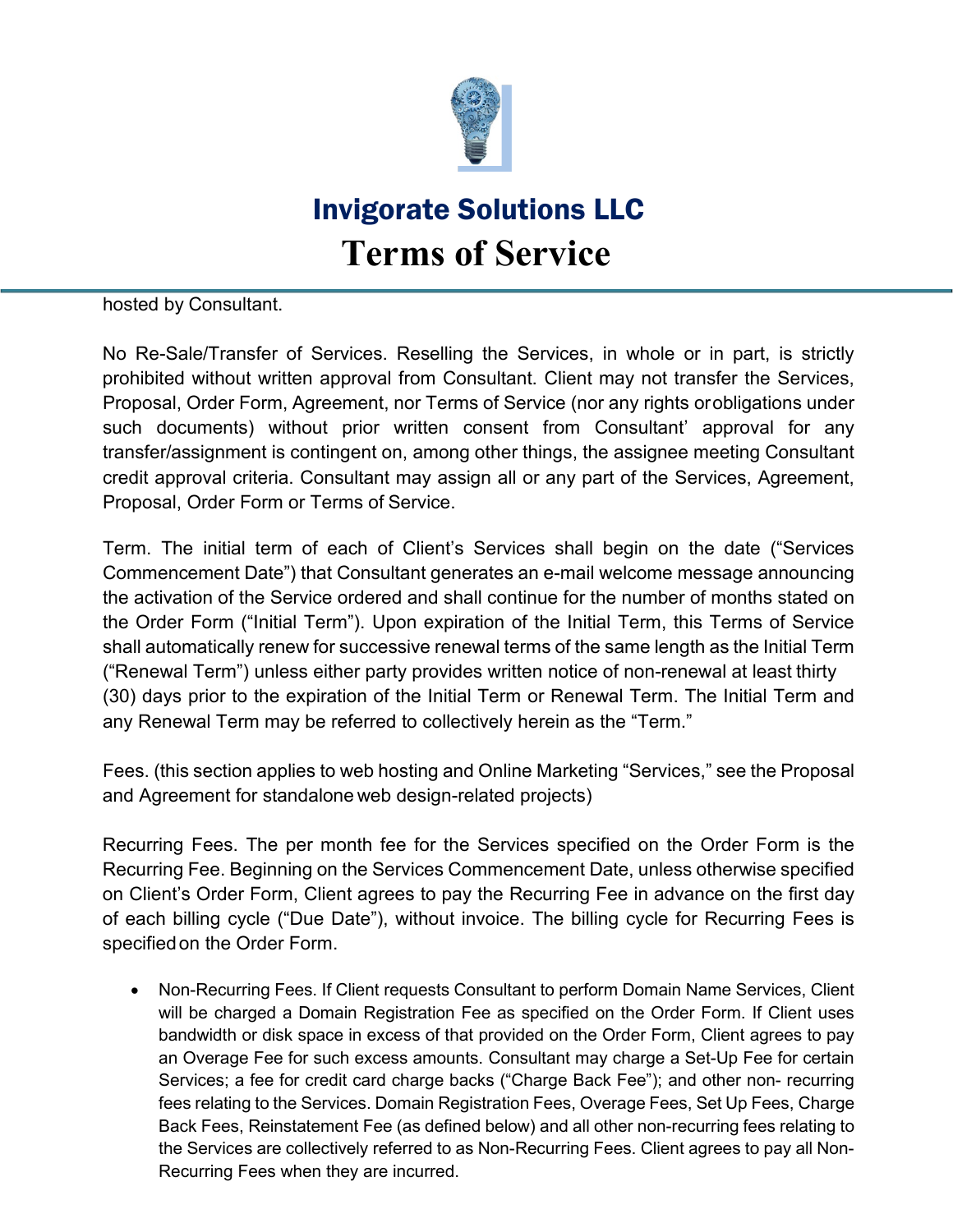

• Fee Increases. Recurring Fees and Non-Recurring Fees are collectively referred to as "Fees" or individually as "Fee." Consultant may increase any or all Fees by giving notice to Client not less than thirty days (30) days prior to the beginning of a Renewal Term or if the contract is on month-by-month basis applicable to the particular Fee which is subject to increase. Such Fee increase shall be effective on the first day of the applicable Renewal Term. Unless Client gives notice to Consultant of Client's intent not to renew the Services as provided in Section 3, Client is deemed to have accepted the increased Fee for the applicable Renewal Term and any subsequent Renewal Terms (unless the Fees are increased in the same manner for a subsequent Renewal Term.)

Payment. Payment of Fees (both Site design/development, SEO, PPC, SOCIAL MEDIA or web/email hosting) shall be made to Consultant by preferred method ACH.

Client accepts and approve to have Consultant Client's Credit card authorization to keep on file. If invoice is not paid within 15 days from invoice date, then the credit card on file will be charged to avoid any service payment delay. Credit cards /Debit Card transactions are subjected to 3.5 % alternative payment method convenience fee. All invoices carry Due on Receipt payment terms.

Unless other payment method is agreed upon by both Parties, payment for invoiced services to Consultant are payable only by check or ACH. Payments should be mailed to:

#### **Invigorate Solutions LLC 1700, N. Dixie Hwy, Suite # 121 Boca Raton, FL 33432**

Late payments will incur a 1.5% late fee that is compounded monthly.

Client also approves credit or debit card ("Card") in United States dollars. Client authorizes Consultant or an agent appointed by Consultant to charge Fees to the Card. Fees are nonrefundable. Consultant may charge the Card for: (i) Recurring Fees and

(ii) Non-Recurring Fees as incurred by Client. Fees charged but not disputed within sixty (60) days after the date that they are charged are conclusively deemed valid and owed. Client is required to provide Consultant with changes to billing information, such as credit card expiration and change in billing address. Unpaid Fees shall accrue interest at 1.5% per month or the maximum rate permitted by applicable law, whichever is less. In the event that any amount due Consultant is not paid after thirty (30) calendar days after payment is due, Consultant may charge the credit /debit card on file to cover the outstanding payment as well as may immediately terminate this Agreement, or withhold or suspend Services, in its sole discretion. Client agrees to pay Consultant reasonable costs of collection of overdue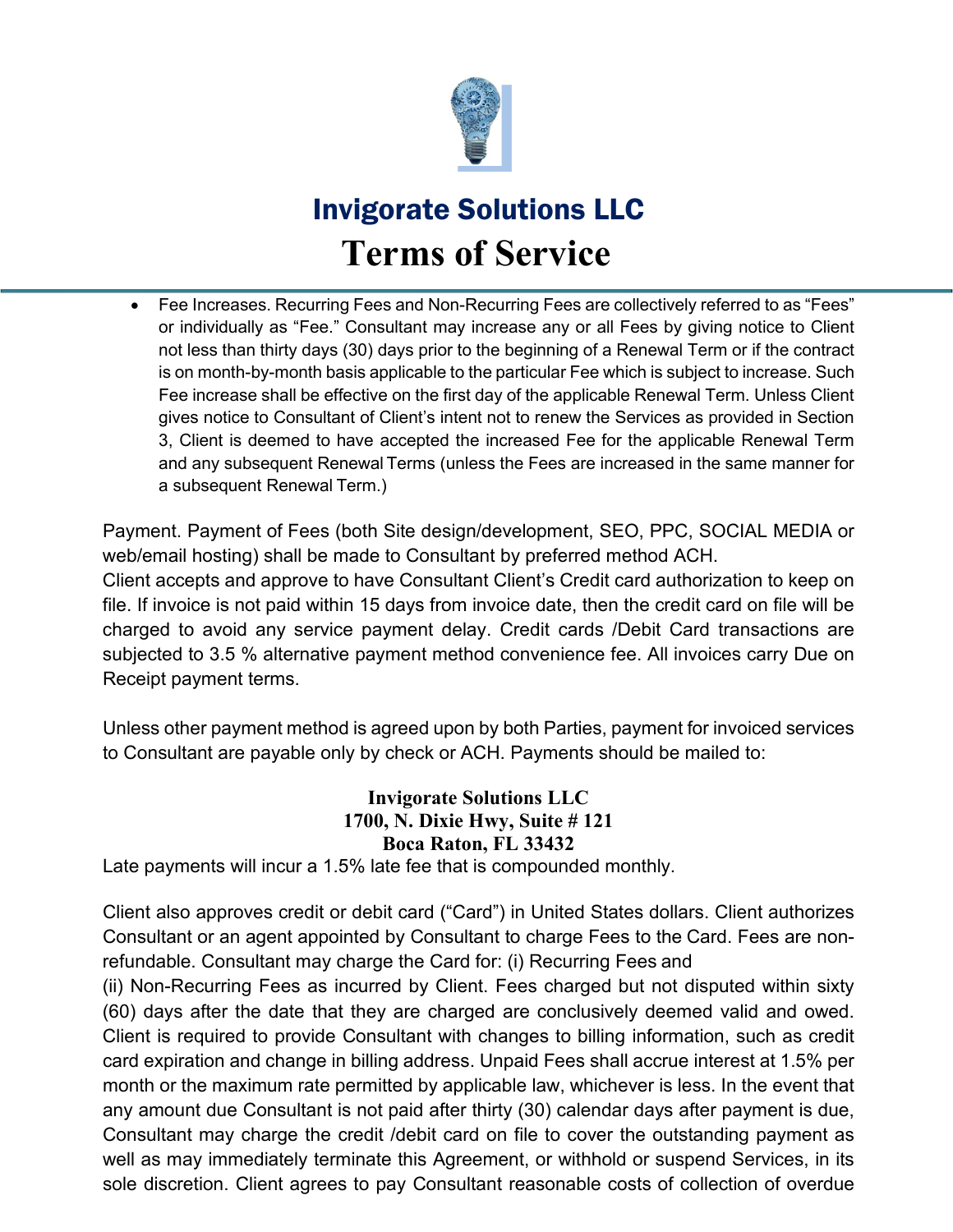

amounts, including collection agency fees, attorney's fees and court costs in the event Consultant has to seek legal grounds to collect amounts owed by Client.

Taxes. Client agrees to pay Consultant all sales, VAT or similar tax imposed on the provision of the Services (but not in the nature of an income tax on Consultant), regardless of whether Consultant fails to collect the tax at the time the Services are provided.

Applicable Law/Conduct Of User. Client is solely responsible and liable for Services content. Client agrees to use the Services in compliance with all applicable laws, these Terms of Service, the Agreement, Proposal and/or Order Form. This includes, without limitation, abiding by all copyright, trademarks, tort, obscenity, defamatory, spam, content and/or antiterrorist laws or regulations.

Services may be suspended or terminated for any violation of laws, regulations or Terms of Service. Client is solely responsible for any such violation by Client or anyone using Client's Services, whether authorized by Client.

Client agrees that Consultant may, in its reasonable commercial judgment consistent with industry standards, amend the Terms of Service from time to time to furtherdetail or describe reasonable restrictions and conditions on Client's use of Services. Client agrees to cooperate with Consultant reasonable investigation of any suspected violation of the Terms of Service. In the event of a dispute between Consultant and Client regarding the interpretation of the Terms of Service, Consultant' commercially reasonable interpretation of the Terms of Service shall prevail.

Placement of information on Consultant's website is an acknowledgment that Client has read and agrees to be bound by the terms and conditions in this Terms of Service. Any prior inquiries regarding same should be directed to Invigorate Solutions LLC d/b/a localmanagement.us at [abuse@localmanagement.us.](mailto:at%20abuse@localmanagement.us.), abuse@invigorateglobal.com

Copyright & Trademark. Client warrants that it has the right to all information it uses and applicable trademarks, if any. Client may not use the Services to publish, distribute, or otherwise copy any music, software, art or other work protected by copyright law unless Client has been expressly authorized by the owner of the copyright for the work to copy the work in that manner or Client is otherwise permitted by established United States copyright law to copy the work in that manner. Client may not use a domain name that violates any law/regulation NOR infringes on a third party's trademark, service mark, or other proprietary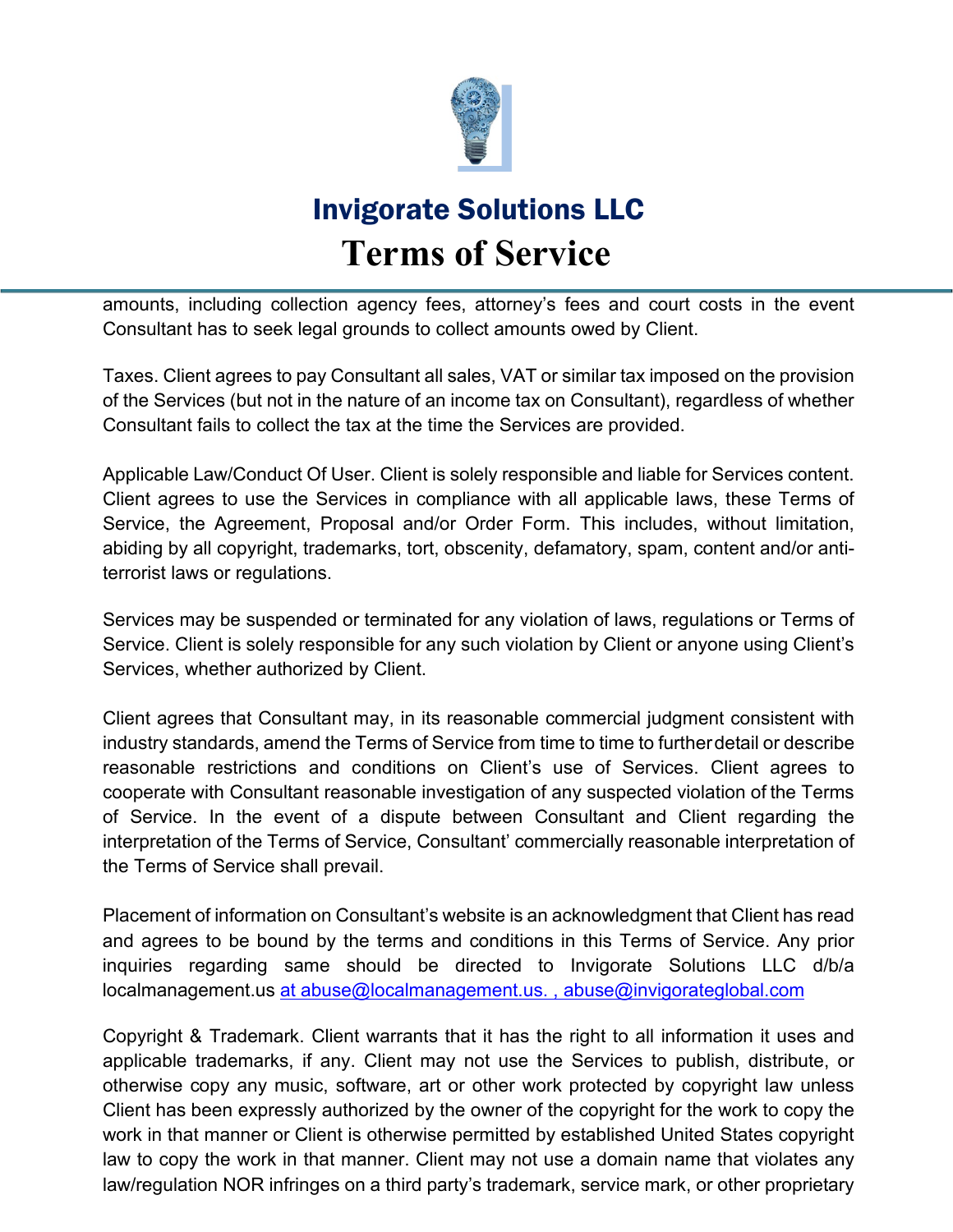

right.

Prohibited Content. Content "published or transmitted" includes Web content, e-mail, bulletin board postings, chat, and any other type of posting or transmission that relies on the Internet. Client may not publish or transmit: any unlawful, threatening, abusive, harmful, and/or unethical content including, but not limited to any content that violates the USA Patriot Act and/or U.S. export control laws, promotes illegal drugs, violates export control laws, relates to illegal gambling or illegal arms trafficking, or is otherwise illegal or solicits conduct that is illegal under state, federal and/or international laws. any content that creates a risk to a person's safety or health.

- Pornography of any type including, but not limited to content including obscenity and nudity of any form.
- any content that is excessively violent or that incites or threatens violence or contains harassing content or hate speech.
- any content that is unfair or deceptive such as chain letters and pyramid schemes.
- any content that is libelous, defamatory or violates a person's privacy including, but not limited to any content that exposes confidential or proprietary information of another person, is intended to assist others in defeating technical copyright protections, infringes on another person's intellectual property and/or infringes on any copyright, trademark and/or trade secret.
- any content that is obscene, offensive, profane or contains otherwise objectionable information of any kind, including any information encouraging conduct that would constitute a criminal offense, give rise to civil liability, or otherwise violate state, federal and/or international laws.
- any content that constitutes fraud pursuant to state, federal and/or international laws including, but not limited to the fraudulent charging of credit cards or disseminating credit card information of third parties without their knowledge.
- any content that compromises national security and/or interferes with an investigation by law enforcement.
- any content that is malicious, fraudulent, or may result in retaliation against Webmanagement.us by offended viewers.
- Prohibited Actions. Consultant prohibits any disruptive or abusing activities, including but not limited to:
	- o Denial of Service attack activities.
	- o Any activities that degrade or impair the operation of Consultant.
	- $\circ$  Disseminating software, running software, or posting messages that consume excessive CPU, bandwidth, or disk space usage. Consultant may suspend or terminate Client's Services for violation of this provision in addition to requiring Client to pay Overage Fees.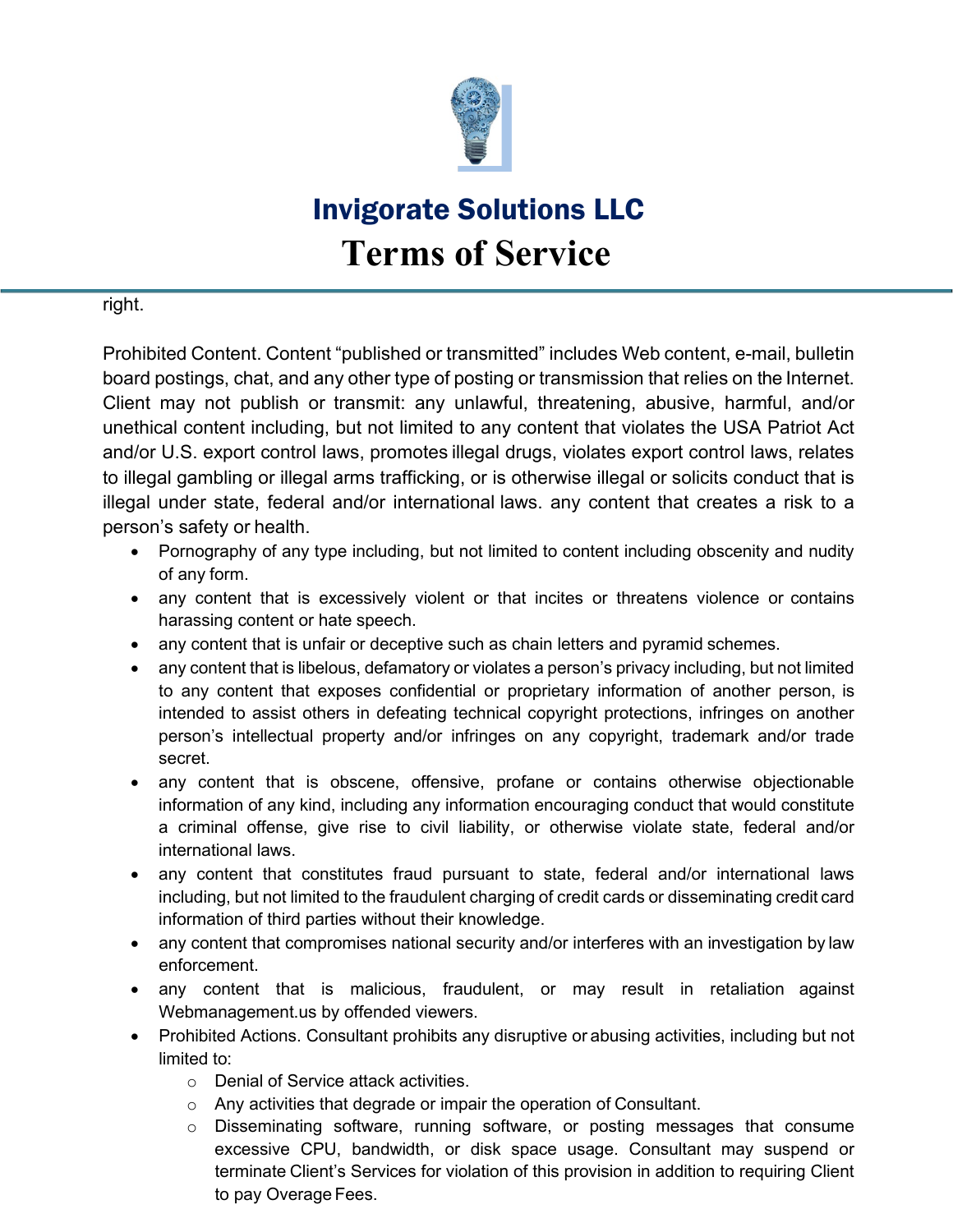

- $\circ$  Subverting or assisting others to subvert the security of any Consultant systems; publishing directories, links or other information pointing to sites that contain content prohibited by the Terms of Service;(Acceptable Use Policy – Linking)
- $\circ$  Use of Services to engage in illegal, abusive, harmful or irresponsible behavior.
- $\circ$  Use of Services to engage in hacking and/or unauthorized access to or use of data, systems or networks, including any attempt to probe, scan or test the vulnerability of a system or network or to breach security or authentication measures (including those belonging to Consultant and its Clients) without express authorization of the owner of the system or network.
- $\circ$  Use of Services to monitor data or traffic on any network or system without the authorization of the owner of the system or network.
- $\circ$  Use of Services to interfere with service to any user, host or network including, without limitation, mail bombing, flooding, deliberate attempts to overload a system and broadcast attacks.
- $\circ$  Use of an Internet account or computer without the owner's authorization including, but not limited to Internet scanning (tricking other people into releasing their passwords), password robbery, security hole scanning, and port scanning.
- $\circ$  Forging of any TCP-IP packet header or any part of the header information in an email or a newsgroup posting.
- $\circ$  Spoofing or any other activity to attempt to deceive or mislead other persons regarding the true identity of the user.
- o Distribution of virus, worms, Trojan Horses, or any computer code for malicious, disruptive or destructive purposes.
- Any conduct that is likely to result in retaliation against Consultant, including engaging in behavior that results in any server under Client's control being the target of a denial of service (DoS) attack.
- Any actions which directly or indirectly result in Consultant IP space being listed in any of the various abuse databases may result in the immediate suspension or termination of Client's Services.
- Any use of the Services for the development, design, manufacture, production, stockpiling, or use of nuclear, chemical or biological weapons, weapons of mass destruction, or missiles, in a country listed in Country Groups D:4 and D:3 of Supplement No. 1 to Part 740 of the United States Export Administration Regulations, and you may not provide access to the Services to any person (including any natural person, business entity or government entity) that is located in or is a national of any embargoed country which are Cuba, Iran, Libya, North Korea, Sudan or Syria as of September, 2005.

Bulk or Commercial E-Mail. Client shall obtain Consultant advance approval in writing before sending any bulk or commercial e-mail, which will not be given unless Client is able to demonstrate, at a minimum, that (1) its intended recipients have given their consent to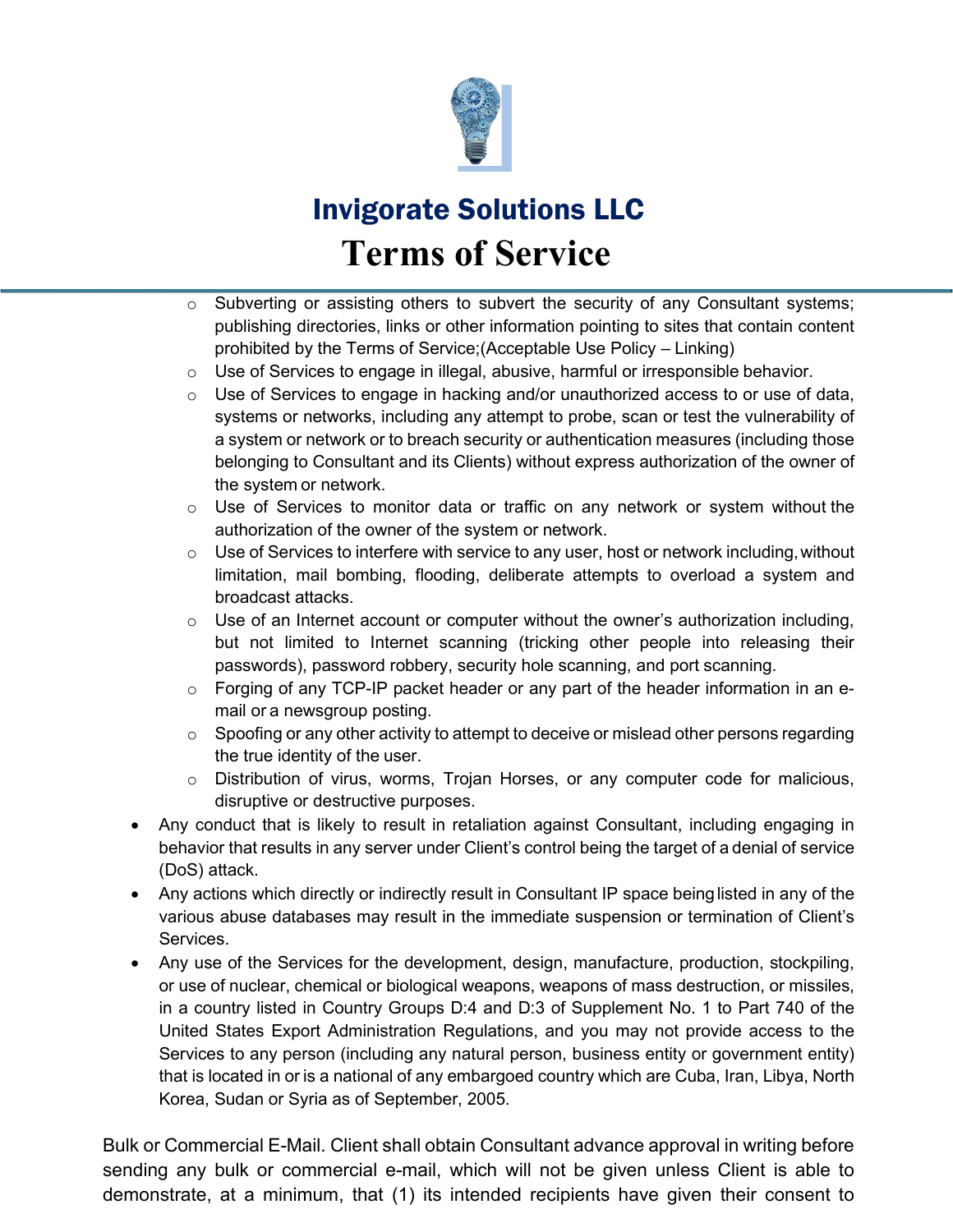

receive e-mail via some affirmative means, such as an opt-in procedure, (2) Client's procedures for soliciting consent include reasonable means to ensure that the person giving consent is the owner of the e-mail address for which the consent is given, (3) Client retains evidence of the recipient's consent in a form that may be promptly produced on request, and (4) Client honors Consultant requests to produce consent evidence within 72 hours of receipt of the request.

Client may not obscure the source of its e-mail in any manner. Client's e-mail must include the recipient's e-mail address in the body of the message or in the "TO" line of the e-mail.

These policies apply to messages sent using the Services, or to messages sent from any network by Client or any person on Client's behalf that directly or indirectly refers to the recipient to a site hosted via the Services.

Consultant may test and otherwise monitor Client's compliance with its requirements, including requesting opt-in information from a random sample of Client's list at any time.

o Newsgroup, Chat Forums, Other Networks. Client must comply with the rules and conventions for postings to any bulletin board, chat group or other forum in which Client participates, such as IRC and USENET groups including their rules for content and commercial postings. These groups usually prohibit the posting of off-topic commercial messages or mass postings to multiple forums.

Client must comply with the rules of any other network Client accesses or participates in using the Services.

- o Cooperation with Investigations and Legal Proceedings. Consultant may, without notice to Client, report to the appropriate authorities any conduct by Client, Client's customers, and Services users which Consultant believes violates applicable law, and provide any information it has about Client in response to a formal or informal request from a law enforcement or regulatory agency, or in response to a formal request in a civil.
- $\circ$  Intellectual Property Use and Ownership. Neither party shall: (i) use the other party's name, trademarks, trade names or logos in either its own legal name or in any fictitious or assumed name without the other party's consent; (ii) knowingly remove or alter any logo, trademark, trade name, copyright, or other proprietary notice, legend, or symbol from any of the other party's products or documentation; or (iii) take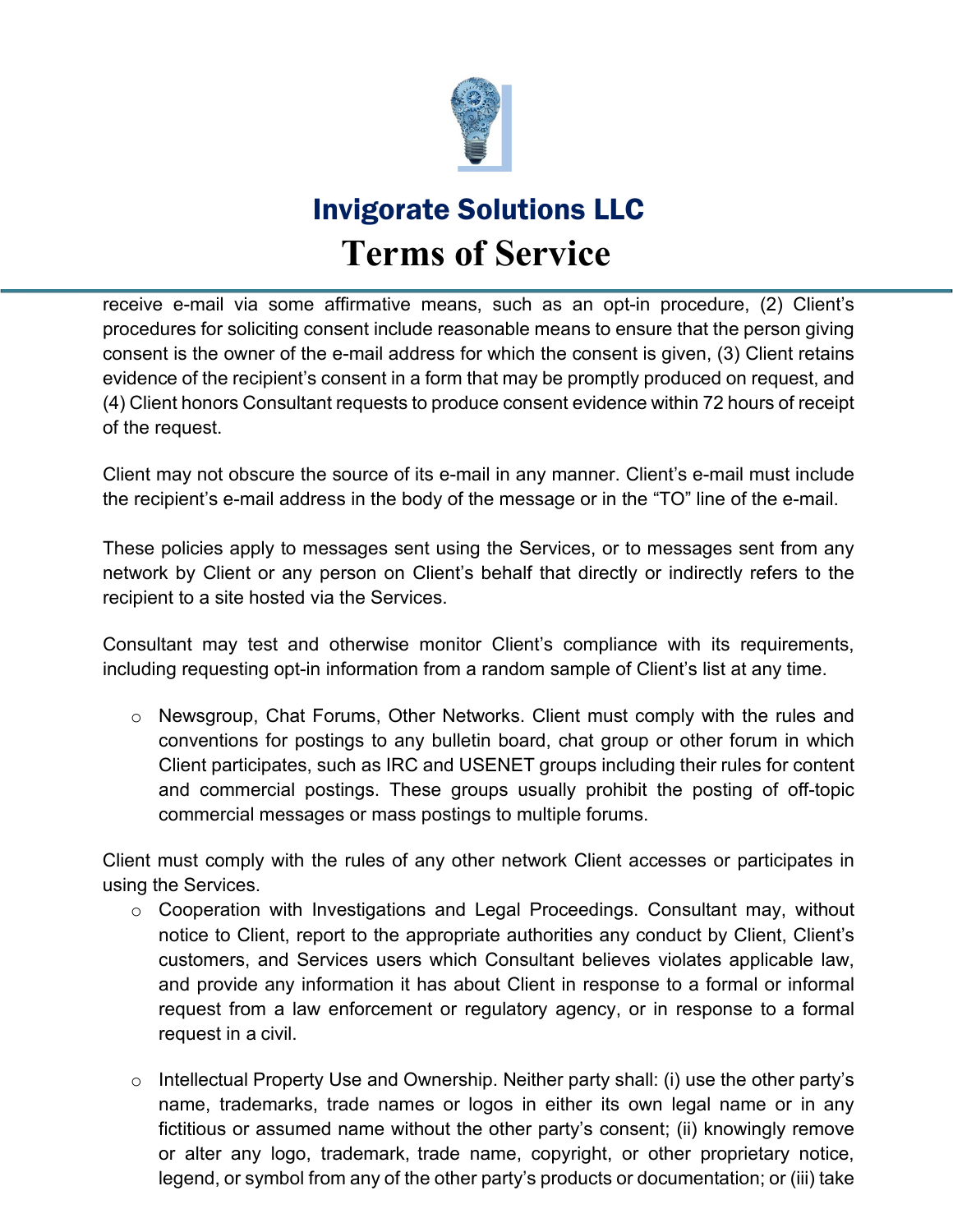

any action, or intentionally omit to take any action that would jeopardize, limit, or interfere in any manner with the ownership of the other party's products, websites, documentation, or intellectual property. Title to and ownership of all copies of any products, Services, software, documentation developed by or for Consultant, whether in machine-readable or printed form, and including without limitation any derivative works, compilations, or collective works thereof, and all related technical know-how, and all rights therein (including without limitation rights in patents, copyrights and trade secrets applicable thereto), are and shall remain Consultant exclusive property and that of Consultant suppliers/affiliates. Client shall not take any action to jeopardize, limit, or interfere in any manner with the ownership and rights therein.

- o Confidential Information, Notice. Client shall inform Consultant in writing if any material or information, or portion thereof, provided by the Client to Consultant or if the project/site, or any portion thereof, is confidential.
- $\circ$  Confidential Information. Each party agrees not to disclose or use, and to assure that their employees and agents do not disclose or use any confidential information ("Confidential Information") of the other party. Consultant Confidential Information is Consultant unpublished prices for the Services, audit and security reports, server configuration design/developments, software interfaces and other proprietary technology. Client's Confidential Information is content transmitted to or from or stored by Client on servers provided as part of the Services and not placed by Client in a publicly accessible area. Confidential Information is also information of a party that is conspicuously marked as "confidential" or if disclosed in non-tangible form, is verbally designed/developed as "confidential" at the time of disclosure and is confirmed as confidential in a written notice given within (1) one day of disclosure.
- o Notices. Notices to Consultant shall be given by means of electronic mail to [mail@localmanagement.us.](mailto:mail@localmanagement.us.) Or [mail@invigorateglobal.com.](mailto:mail@invigorateglobal.com) Notices to Client shall be given via electronic mail to the individual designated as the Client contact on the Proposal or Order Form. Notices are deemed received on the day transmitted, or if that day is not a business day (Monday – Friday), on the first business day following the day transmitted.

Copyright Infringement Notice (Digital Millennium Copyright Act). If Client believes any copyright or proprietary right is being infringed by a person using Consultant Services, please send written notice of the copyright infringement to: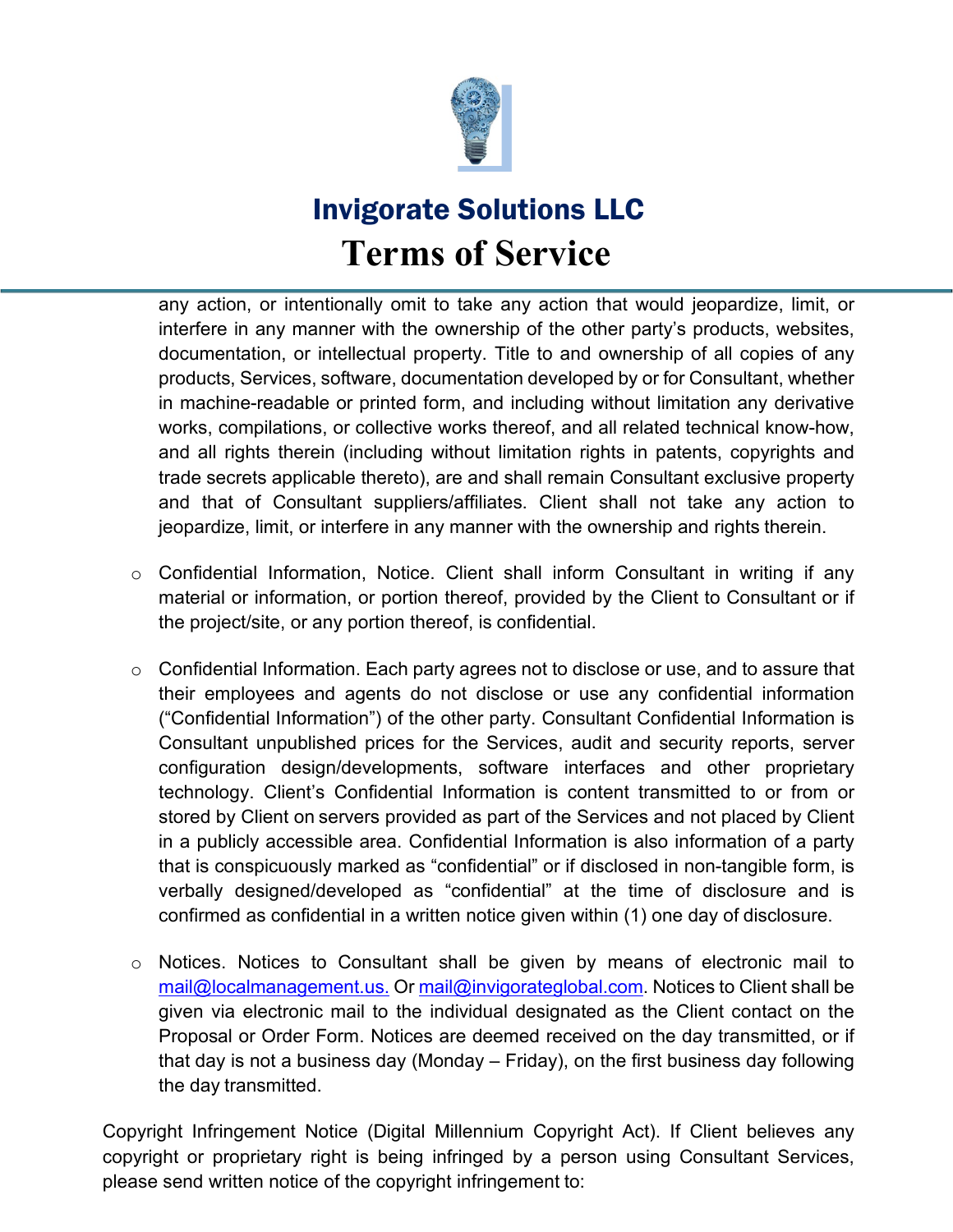

#### **Invigorate Solutions LLC**

[Abuse@localmanagement.us](mailto:Abuse@localmanagement.us) or abuse@invigorateglobal.com 1700 N. Dixie Hwy, Suite # 121 Boca Raton, FL 33432

Client's Information. Client represents and warrants to Consultant that: (i) all information provided for purposes of establishing and maintaining the Services is accurate and (ii) if Client is an individual, Client is at least eighteen (18) years of age. Client agrees that Consultant may, without notice and without liability to Client report to the appropriate governmental authorities any conduct by Client that Consultant reasonably believes violates applicable law and provide any information that Consultant has about Client in response to a formal or informal request from a law enforcement or government agency or in response to a formal request in a civil action.

#### **Suspension/Termination.**

- o Suspension of Services. Client agrees that Consultant may suspend the Services if:
- (i) Consultant reasonably believes that the Services are being used in violation of the Terms of Service.
- (ii) Client fails to cooperate with any reasonable investigation of any suspected violation of the Terms of Service
- (iii) Consultant reasonably believes that suspension of the Services is necessary to protect Consultant network or other customers:
- (iv) as required by a law enforcement or government agency, or
- (v) if the Card cannot be charged for payment. Client agrees to pay a reasonable fee for reinstatement ("Reinstatement Fee") following any suspension.
- $\circ$  Termination by Client. The Terms of Service may be terminated by Client at any time as long as all Fees then due together with unpaid Recurring Fees for the remainder of the Initial Term of the Renewal Term, as the case may be, are fully paid on the business day following the termination date.
- $\circ$  Termination by Consultant. The Terms of Service may be terminated by Consultant prior to the expiration of the Initial Term or any Renewal Term without liability as follows: (i) upon seventy-two (72) hours' notice if Client is overdue on the payment of any Fee; (ii) Client materially violates any provision of the Terms of Service and fails to cure the violation within ten (10) days after receipt of a written notice from Consultant describing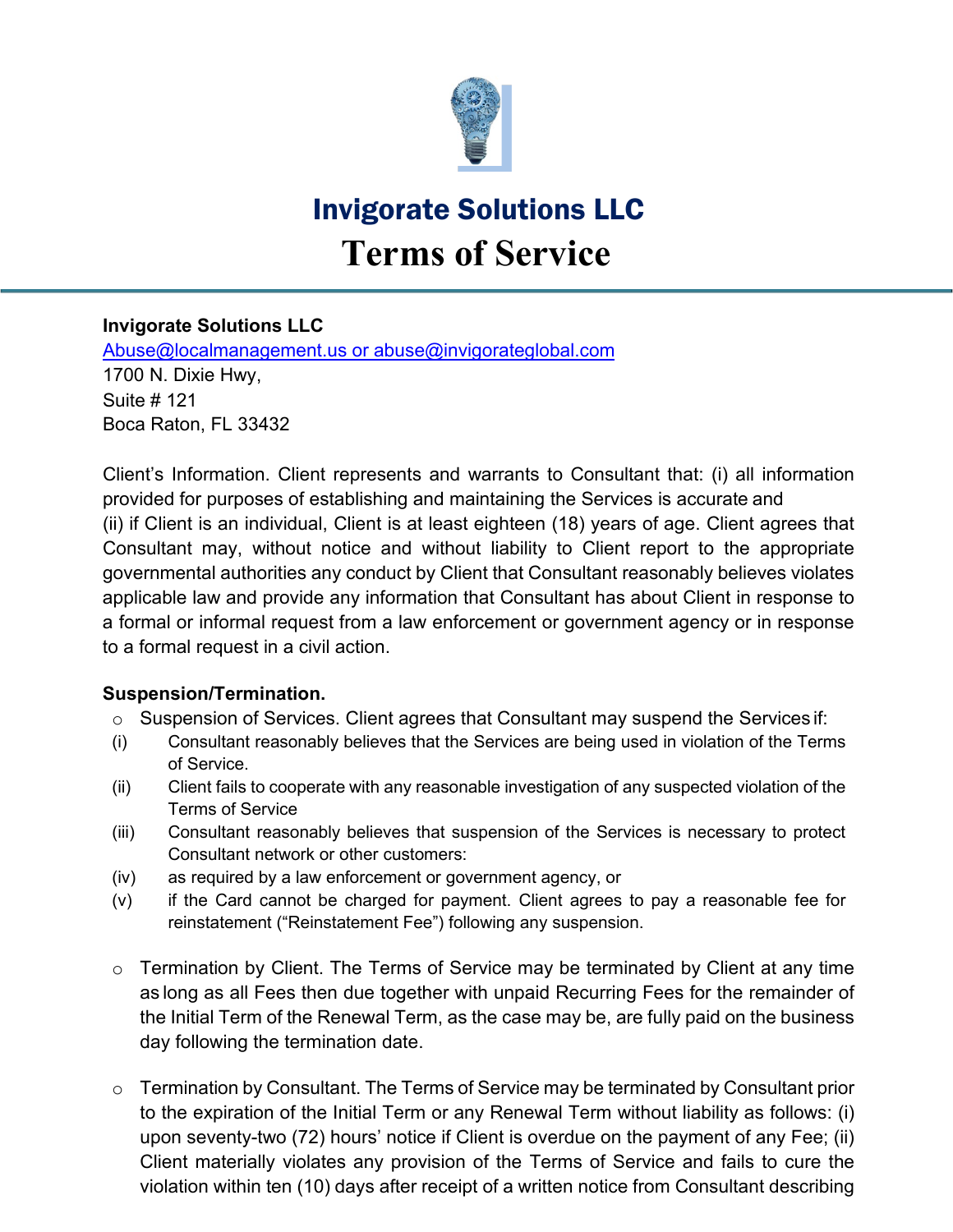

the violation in reasonable detail in Consultant sole discretion; (iii) upon twenty-four (24) hours' notice if the Services are used in violation of a material term of the Terms of Service more than once; or (iv) upon twenty-four (24) hours' notice if Client violates "Client's Information" provision (set forth elsewhere in this Terms of Service).

**Indemnification.** Client agrees to indemnify, defend, and hold Consultant harmless, as well as Consultant affiliates, and each of the respective officers, directors, agents, partners, shareholders and employees (past and present) of Consultant et al") from and against any and all claims, demands, liabilities, obligations, losses, damages, penalties, fines, punitive damages, amounts in interest, expenses and disbursements ("Claims") of any kind and nature whatsoever (including attorneys' fees and costs) brought by a third party under any theory of legal liability arising out of or related to the Services, including without limitation Claims arising from or related to Services/Site content, Agreement, Proposal, Order Form or the Terms of Service, including but not limited to any violation of copyright, trademark, service mark or content rights; any proprietary right of any person or entity; and any state, federal and/or international laws or regulations including, but not limited U.S. Export Regulations. Client specifically agrees to pay for Consultant et AL's legal fees and costs for defense of claims. Consultant et al has the right to select counsel and control litigation.

**Disclaimer of Warranties.** OTHER THAN WHAT IS SPECIFICALLY STATED IN THE AGREEMENT, PROPOSAL, ORDER FORM AND/OR HEREIN, Consultant MAKES ABSOLUTELY NO WARRANTIES WHATSOEVER, EXPRESS OR IMPLIED, WITH RESPECT TO THE SERVICES. WE SPECIFICALLY DO NO WARRANT OR REPRESENT THAT THE SERVICES WILL BE UNINTERRUPTED, ERROR-FREE, OR COMPLETELY SECURE. TO THE FULLEST EXTENT PERMITTED BY APPLICABLE LAW, WE DISCLAIM ANY AND ALL WARRANTIES INCLUDING THE IMPLIED WARRANTIES OF MERCHANTABILITY, FITNESS FOR A PARTICULAR PURPOSE, AND NONINFRINGEMENT. THE SERVICES ARE PROVIDED ON AN "AS IS"BASIS.

**Limitation of Damages.** NOTWITHSTANDING ANYTHING TO THE CONTRARY IN THE ORDER FORM, PROPOSAL, AGREEMENT OR THE TERMS OF SERVICE, THE MAXIMUM AGGREGATE LIABILITY OF Consultant ET AL, UNDER ANY THEORY OF LIABILITY (INCLUDING BUT NOT LIMITED TO BREACH OF CONTRACT, TORT, STRICT LIABILITY, AND INFRINGEMENT) SHALL BE A PAYMENT OF MONEY NOT TO EXCEED THE AMOUNT OFALL FEES PAID ACTUALLY BY CLIENT UNDER EITHER THE ORDER FORM OR AGREEMENT (WHICHEVER IS GREATER) FOR THE THREE (3) MONTHS PRIOR TO THE OCCURRENCE GIVING RISE TO THE CLAIM.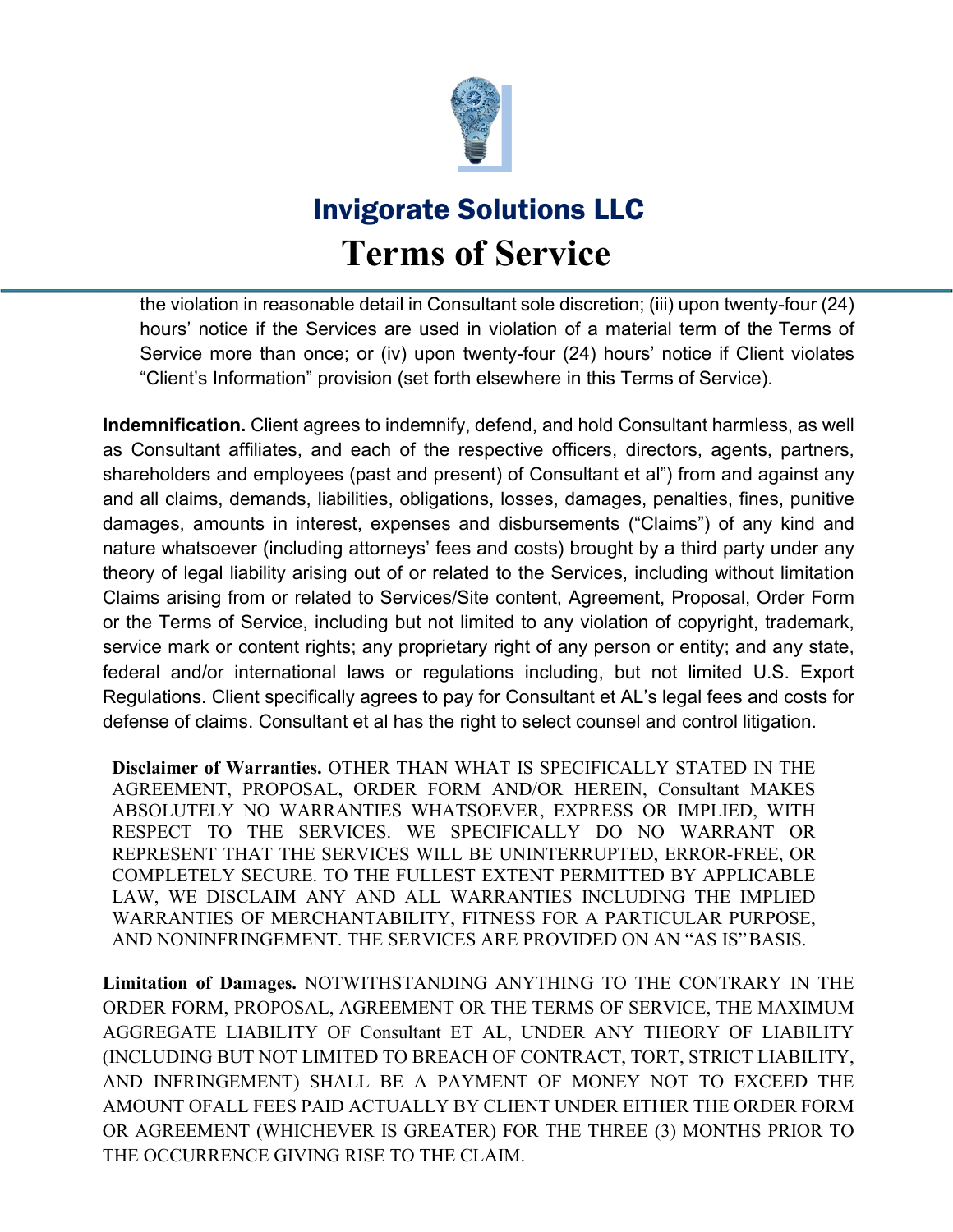

Force Majeure. In the event there is a failure to perform on the part of Consultant shall not be in default under the Agreement, Proposal, Order Form or the Terms of Service if the failure to perform is due to any event beyond Consultant control, including, without limitation, failure of power, failure of the Internet, failure of network, natural disaster, war, riot, insurrection, epidemic, strikes or other organized labor action, terrorist activity, or other events of a magnitude or type for which precautions are not generally taken in the industry.

Governing Law. The Terms of Service, Agreement, Proposal, and/or Order Form shall only be governed by the law of the State of Florida, exclusively, and no other laws. The United Nations Convention on the International Sale of Goods shall have no application to the Terms of Service or any agreement between Client and Consultant.

#### **Miscellaneous.**

- o Client and Consultant intend for their relationship to be that of independent contractors and not a partnership, joint venture or employer/employee relationship. Neither party will represent itself to be an agent of the other. Neither party has the power or authority to bind the other in any agreement and will not represent to any person that it has such power or authority.
- $\circ$  A party's failure or delay in enforcing any provision of the Terms of Service, Agreement, Proposal, and/or Order Form will not be deemed a waiver of that party's rights with respect to that provision or any other provision. A party's waiver of any of its rights under the Terms of Service is not a waiver of any of its other rights with respect to a prior, contemporaneous or future occurrence, whether or not similar in nature.
- $\circ$  Captions in the Agreement or the Terms of Services are for the convenience of the parties and are not intended for interpretation.
- o These Terms of Service survive the expiration or termination of the Agreement, Proposaland/ or Order Form.
- o There are no third-party beneficiaries to the Agreement, Proposal, Order Form or Terms of Service.

Prior Agreements/Complete Agreement. The Terms of Service together with any Agreement, Proposal or Order Form: (i) constitute a legal and binding agreement between Client and Consultant; (ii) are the complete and exclusive agreement between the parties regarding the subject matter; (iii) supersede and replace any written, electronic, or oral communication Client may have had with Consultant or nay agent or representative thereof.; and (iv) do not benefit any other person or entity.

Severability. If any provision of the Terms of Service is determined to be invalid or unenforceable, all other provisions shall remain in effect and said provision shall be reformed